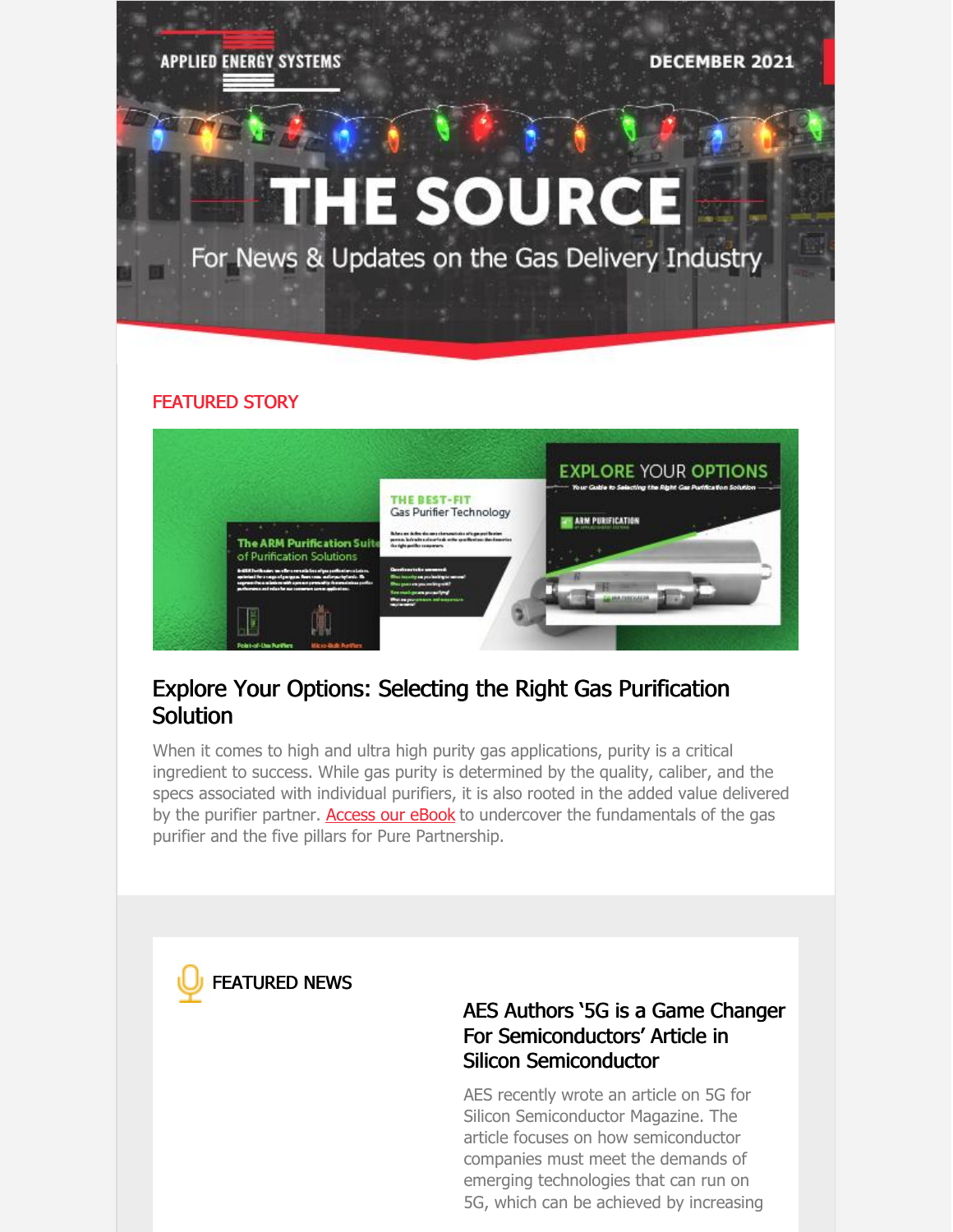

chips' baseline memory to process more data and handle more specific applications.

#### [Read](https://siliconsemiconductor.net/article/113311/5G_Is_A_Game-Changer_For_Semiconductors) More

#### FROM OUR BLOG  $000$



#### How to Properly Purify the Gases that Power Today's **[Technologies](https://www.appliedenergysystems.com/how-to-properly-purify-the-gases-that-power-todays-technologies/)**

Precise and reliable gas delivery is a crucial part of semiconductor manufacturing. And with today's increased costs and shortages, time cannot be wasted on compromised gas purity. Read our blog to learn four key areas to look at to ensure your gas is pure and that the right kind of purifier is being utilized for your specific applications.

#### AROUND THE INDUSTRY

Semiconductor Engineering

Advanced [Packaging](https://semiengineering.com/advanced-packaging-shifts-design-focus-to-system-level/) Shifts Design Focus to System Level

#### EE Times

[Second](https://www.eetimes.com/second-wave-of-supply-chain-woes-looms/) Wave of Supply Chain Woes

#### Semiconductor Engineering

Why Wafer Bumps Are Suddenly So [Important](https://semiengineering.com/why-wafer-bumps-are-suddenly-so-important/)



#### **BROCHURE**

#### Bulk Gas Purifiers: [Long-Lasting](https://www.appliedenergysystems.com/wp-content/uploads/2021/02/ARM-Bulk-Brochure.pdf) Gas Purifiers for Large Flow Rates

Discover our full suite of bulk purifiers that can meet your requirements for volume and purity while also maximizing purifier lifetime.